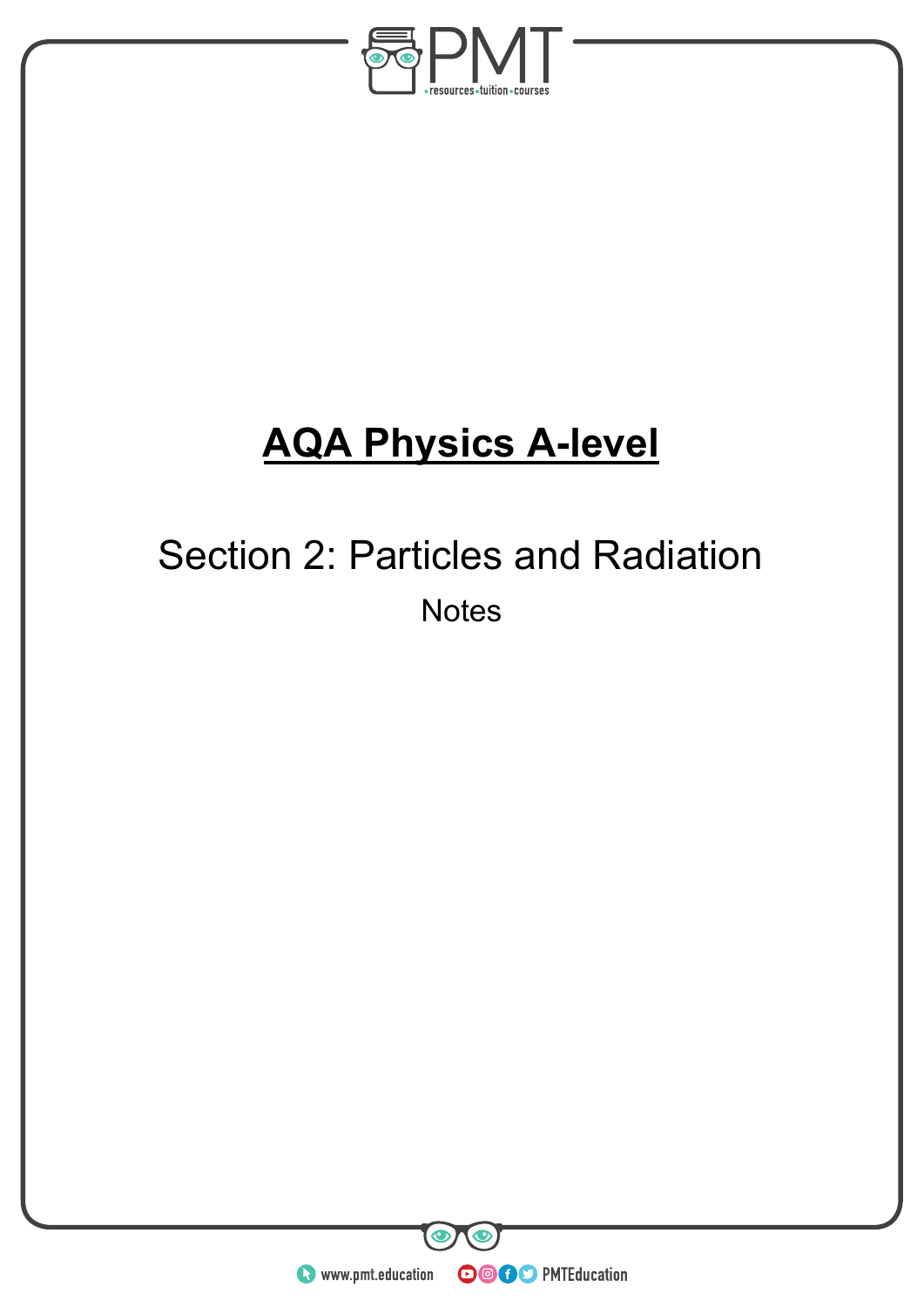

## **3.2.1 Particles**

#### **3.2.1.1 - Constituents of the atom**

An atom is formed of 3 constituents: **protons, neutrons and electrons**. At the centre of an atom is a nucleus formed of protons and neutrons, therefore they are known as nucleons, whereas electrons orbit the nucleus in shells.

These particles have properties which can be described in two ways, in SI units and relative units, as shown below:

| Particle | Charge (C)             | Relative<br>Charge | Mass (kg)              | Relative<br><b>Mass</b> | Specific<br>Charge<br>$(Ckg^{-1})$ |
|----------|------------------------|--------------------|------------------------|-------------------------|------------------------------------|
| Proton   | $+1.6 \times 10^{-19}$ | $+1$               | $1.67 \times 10^{-27}$ |                         | 9.58 $\times$ 10 <sup>7</sup>      |
| Neutron  |                        | 0                  | $1.67 \times 10^{-27}$ |                         |                                    |
| Electron | $-1.6 \times 10^{-19}$ | -1                 | $9.11 \times 10^{-31}$ | 0.0005                  | $1.76 \times 10^{11}$              |

$$
Specific \ charge = \frac{Change}{Mass}
$$



The **specific charge** of a particle is the charge-mass ratio, and is calculated by dividing a particle's charge by its mass.

For example:

A proton has a charge of  $+$  1.6  $\times$   $10^{-19}C$  , and a mass of  $1.67\times 10^{-27}$  kg. So its specific charge  $= \frac{1.6 \times 10^{-19}}{1.67 \times 10^{-27}} = 9.58 \times 10^7 C kg^{-1}$ 

The proton number is the number of protons in an atom and is denoted by  $Z$ , while the nucleon number is the number of protons and neutrons, denoted by  $A$ . These will often be shown in the form: where 'X' is the symbol for the element.

**OOOO** PMTEducation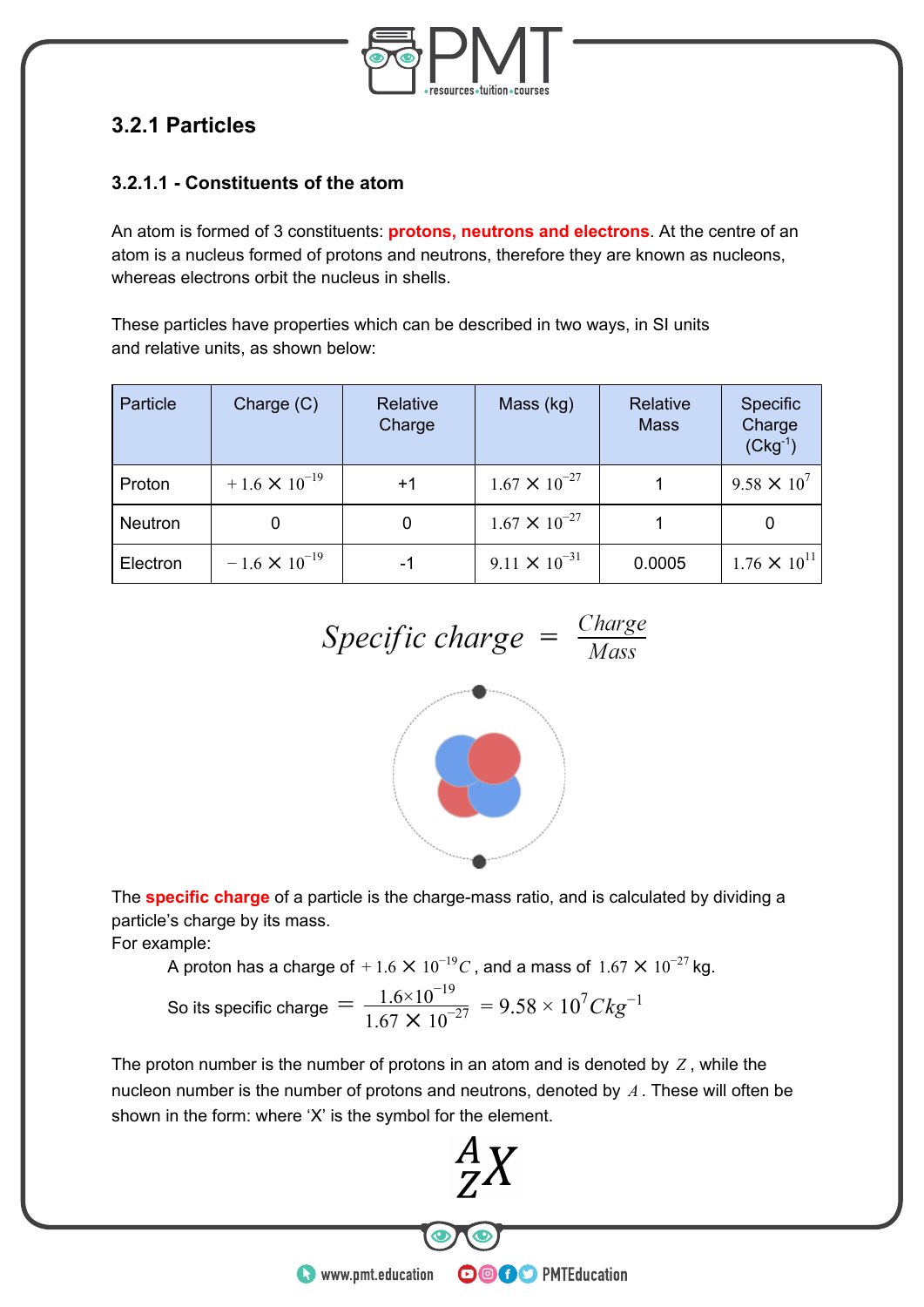

**Isotopes** are atoms with the same number of protons but different numbers of neutrons. For example, carbon-14 is a radioactive isotope of carbon, which can be used to find the approximate age of an object containing organic material. This is done through **carbon dating**, which involves calculating the percentage of carbon-14 remaining in the object, and using the known starting value of carbon-14 (which is the same for all living things) and its half-life to calculate an approximate age.

#### **3.2.1.2 - Stable and unstable nuclei**

The **strong nuclear force (SNF)** keeps nuclei stable by counteracting the electrostatic force of repulsion between protons in the nucleus (as they have the same charge). It only acts on nucleons and has a very short range, where it is attractive up to seperations of 3 fm, but repulsive below separations of 0.5 fm, which is demonstrated in the graph below:



**Unstable nuclei** are those which have too many of either protons, neutrons or both causing the SNF to not be enough to keep them stable, therefore these nuclei will decay in order to become stable. The type of decay the nuclei will experience depends on the amount of each nucleon in them.

**Alpha decay** occurs in large nuclei, with too many of both protons and neutrons. A general equation for alpha decay is:

- - The proton number decreases by 2.
	- The nucleon number decreases by 4.

**Beta-minus decay** occurs in nuclei which are neutron-rich (have too many neutrons). A general equation for beta-minus decay is:

• The proton number increases by 1.

**OOOO** PMTEducation

• The nucleon number stays the same.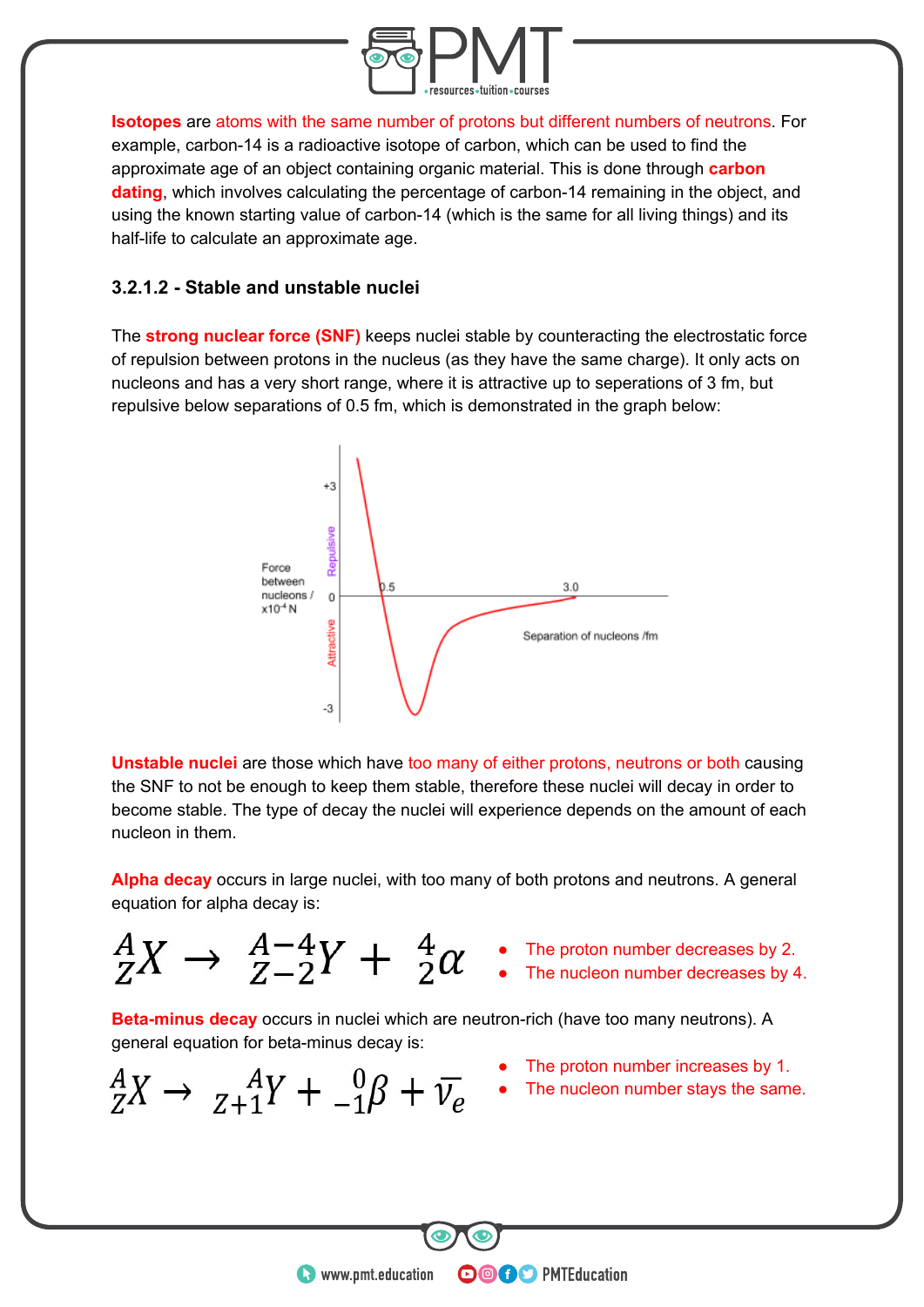

At first, scientists believed that only an electron (beta-minus particle) was emitted from the nucleus during beta-minus decay, however observations of the energy levels of the particles before and after the decay showed that energy was not conserved. This does not follow the principle of conservation of energy, and therefore neutrinos were hypothesised to account for this, and later they were observed.

#### **3.2.1.3 - Particles, antiparticles and photons**

For every type of particle there is an **antiparticle** which has the same rest energy and mass but all its other properties are opposite the particles. For example, the positron is the antiparticle of the electron, and an electron antineutrino is the antiparticle of a neutrino; this is how their properties compare:

| Particle                                   | Mass (kg)              | Rest energy (Mev) | Charge $(C)$           |
|--------------------------------------------|------------------------|-------------------|------------------------|
| Electron $(e^-)$                           | $9.11 \times 10^{-31}$ | 0.511             | $-1.6 \times 10^{-19}$ |
| Positron $(e^+)$                           | $9.11 \times 10^{-31}$ | 0.511             | $+1.6 \times 10^{-19}$ |
| Electron neutrino ( $v_e$ )                |                        |                   |                        |
| Electron antineutrino ( $\overline{v_e}$ ) |                        |                   |                        |

Electromagnetic radiation travels in packets called **photons**, which transfer energy and have no mass. The energy of photons is directly proportional to the frequency of electromagnetic radiation, as shown in the equation:

 $E=\displaystyle{hf=\frac{hc}{\lambda}}$  where h is the planck constant, which is equal to  $6.63 \times 10^{-34}$  Js.

**Annihilation** is where a particle and its corresponding antiparticle collide, as a result their masses are converted into energy. This energy, along with the kinetic energy of the two particles is released in the form of 2 photons moving in opposite directions in order to conserve momentum.

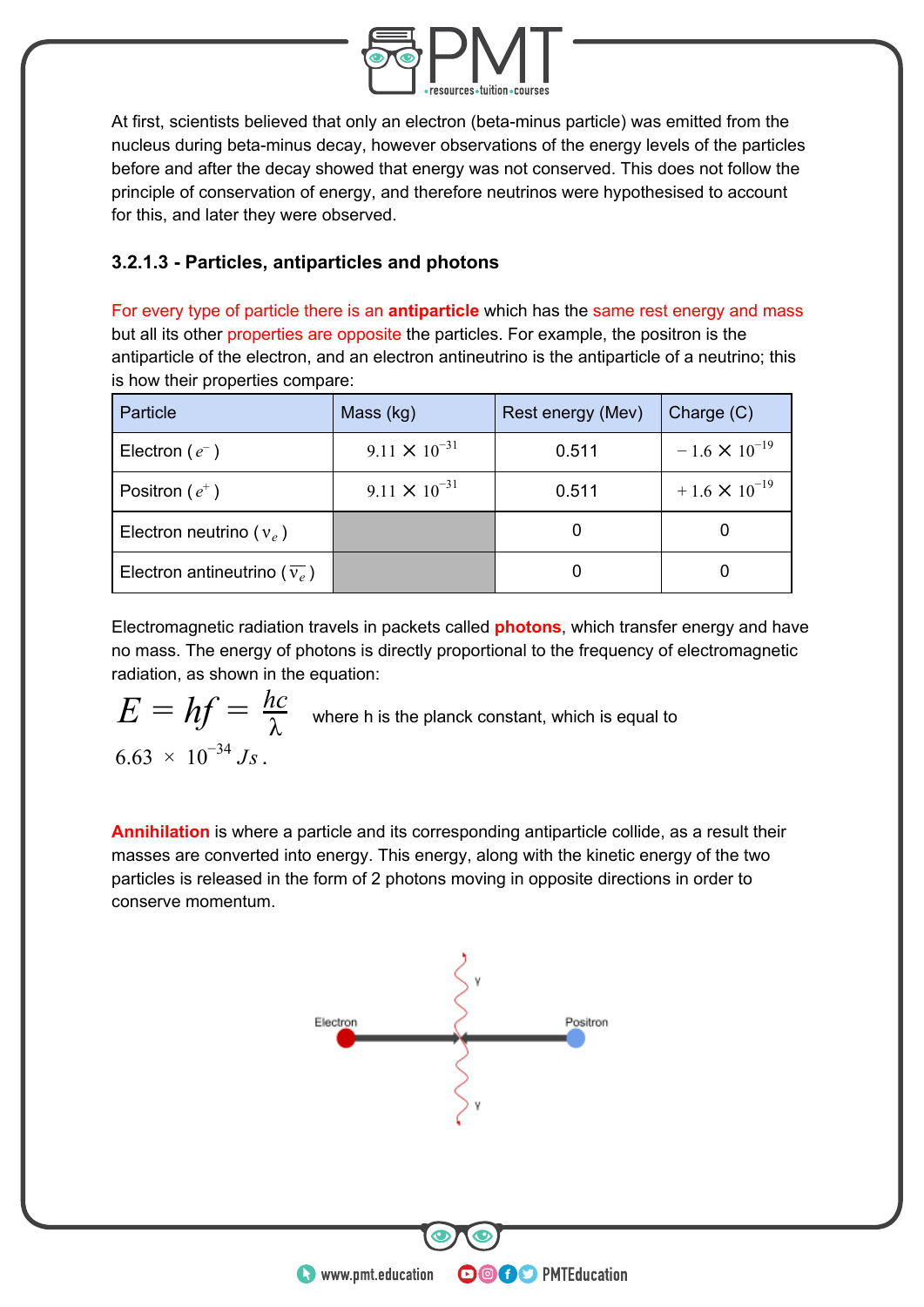

An important example of an application of annihilation is in a PET scanner, which allows 3D images of the inside of the body to be taken, therefore making medical diagnoses easier. This is done by introducing a positron-emitting radioisotope into the patient, as positrons are released they annihilate with electrons already in the patients system, emitting gamma photons which can easily be detected.

**Pair production** is where a photon is converted into an equal amount of matter and antimatter. This can only occur when the photon has an energy greater than the total rest energy of both particles, any excess energy is converted into kinetic energy of the particles.



#### **3.2.1.4 - Particle interactions**

There are four fundamental forces: gravity, electromagnetic, weak nuclear and strong nuclear.

Forces between particles are caused by exchange particles. **Exchange particles** carry energy and momentum between the particles experiencing the force and each fundamental force has its own exchange particles. A good example to think about to describe repulsion, is to imagine an exchange as a heavy ball being thrown from one person to another, as the ball is thrown it carries momentum to the second person causing them to move back. This same principle can be applied to describe attraction, but instead of a heavy ball, the exchange particle is a boomerang.

| Interaction     | Exchange particle               | Range (m)           | Acts on                |
|-----------------|---------------------------------|---------------------|------------------------|
| Strong          | Gluon                           | $3 \times 10^{-15}$ | Hadrons                |
| Weak            | W boson ( $W^+$ or $W^-$ )      | $10^{-18}$          | All particles          |
| Electromagnetic | Virtual photon $(\gamma)$       | Infinite            | Charged<br>particles   |
| Gravity         | Graviton (not on specification) | Infinite            | Particles with<br>mass |

**OOOO** PMTEducation

**C** www.pmt.education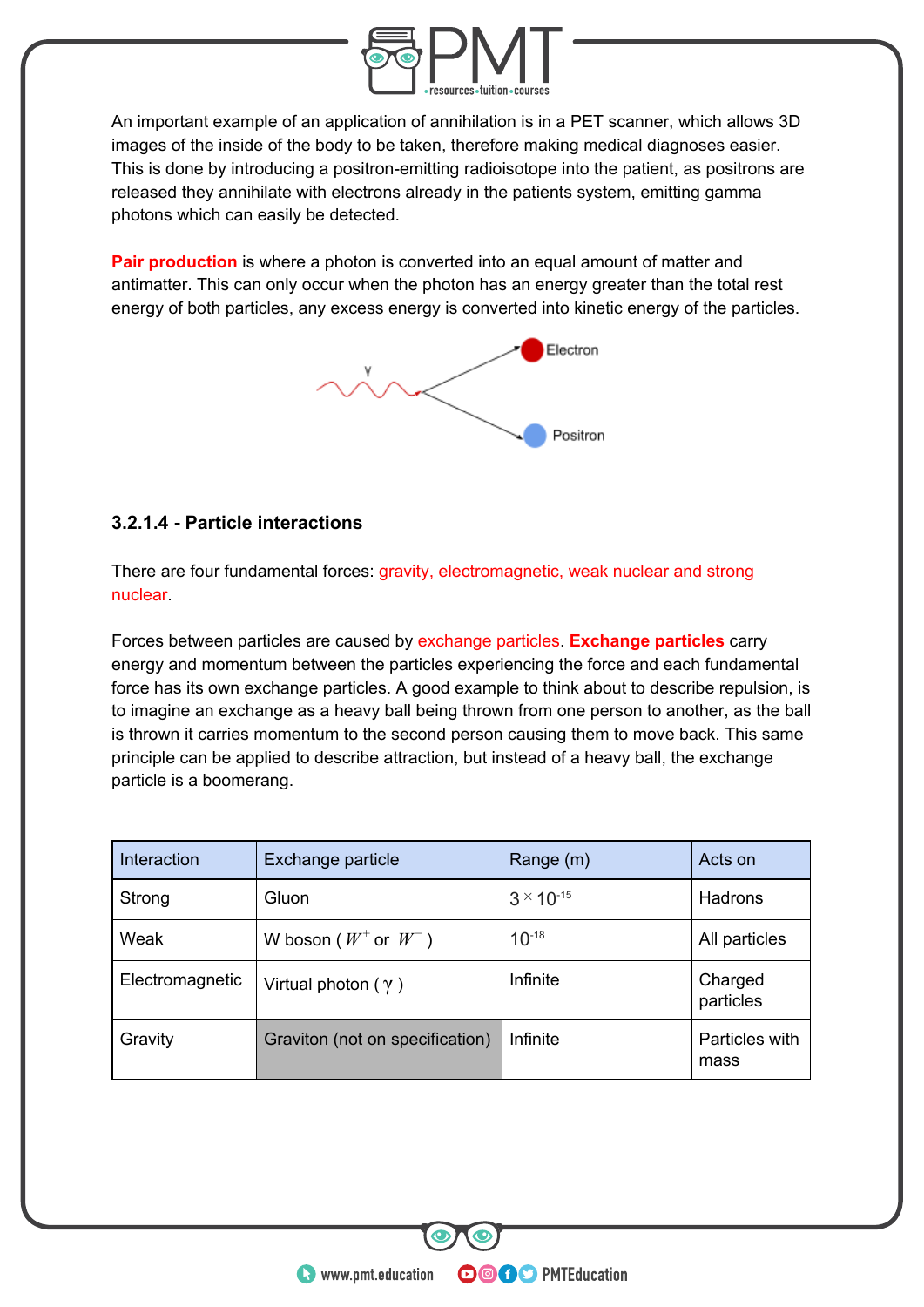

The weak nuclear force is responsible for beta decay, electron capture, and electron-proton collisions, all of which can be represented as the particle interaction diagrams below.

 $\epsilon$  Electron capture:  $p + e^- \rightarrow n + \nu_e$  Electron-proton collision:  $p + e^- \rightarrow n + v_e$ 

As shown above, the equations for electron capture and an electron-proton collision are the same, however a different exchange particle is used.



#### **3.2.1.5 - Classification of particles**

All particles are either **hadrons** or **leptons**. Their differentiating property is that leptons are fundamental particles, meaning they cannot be broken down any further, and they **do not** experience the strong nuclear force. On the other hand, hadrons are formed of quarks (quarks are fundamental particles), and hadrons experience the strong nuclear force.

Hadrons can be further separated into baryons, antibaryons and mesons. **Baryons** are formed of 3 quarks, **antibaryons** are formed of 3 antiquarks while **mesons** are formed from a quark and antiquark.

**OOOO** PMTEducation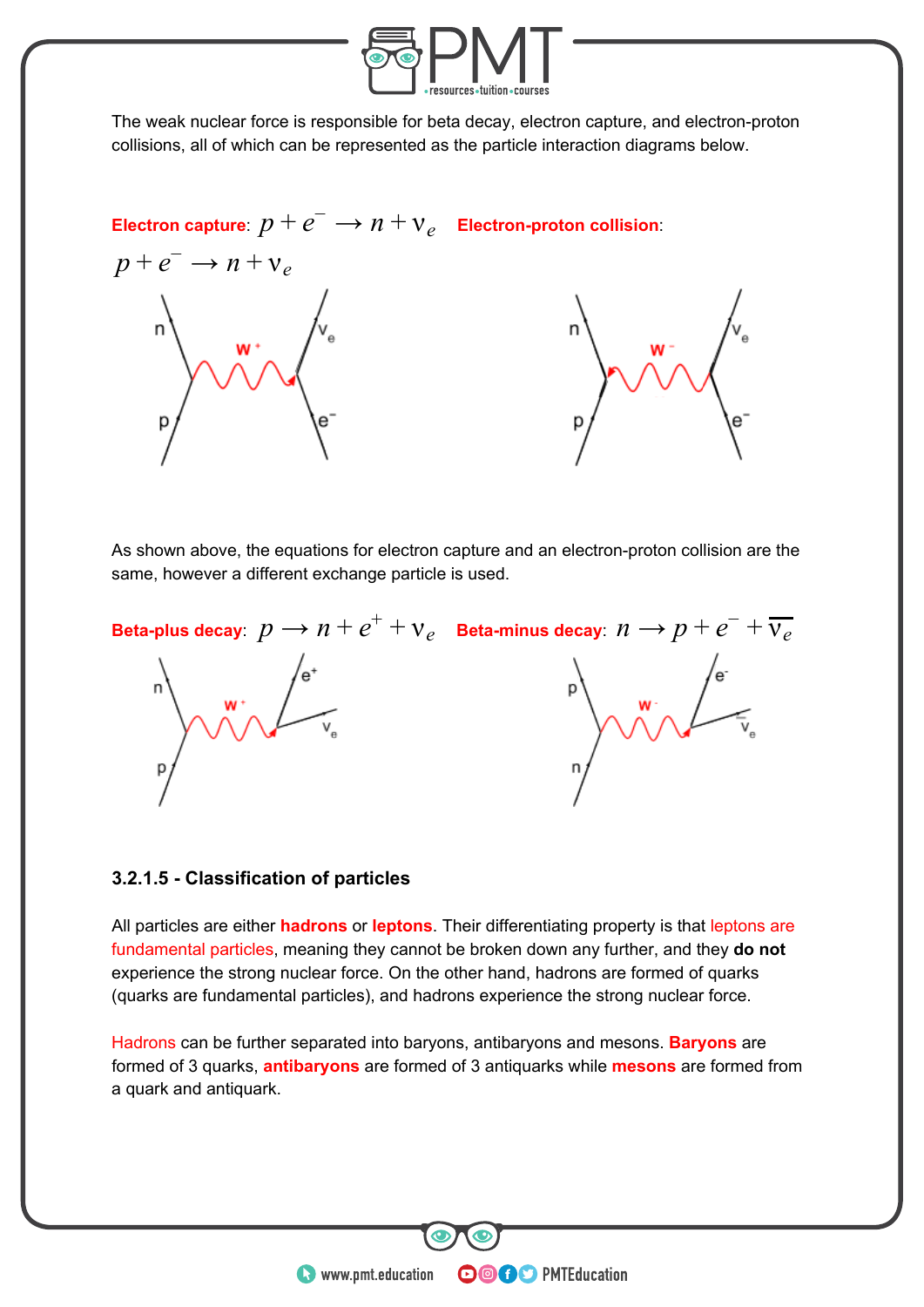

The **baryon number** of a particle, shows whether it is a baryon (if 1), antibaryon (if -1) or not a baryon (if 0). Baryon number is always conserved in particle interactions.

The **proton** is the only stable baryon, therefore all baryons will eventually decay into a proton either directly or indirectly.

The **lepton number** of a particle, shows whether it is a lepton (if 1), antilepton (if -1) or not a lepton (if 0). There are two types of lepton number you need to know, electron lepton number and muon lepton number, which represent the named particle. Lepton number is always conserved in particle interactions.

A **muon** is sometimes known as a "heavy electron", and muons decay into electrons.

**Strange particles** are particles which are produced by the strong nuclear interaction but decay by the weak interaction. The only strange particles you are expected to know about are kaons, which decay into pions, through the weak interaction.

**Strangeness** is a property of particles, which shows that strange particles must be created in pairs, as strangeness must be conserved in strong interactions. However, in weak interactions strangeness can change by 0, +1 or -1.

In order to investigate particle physics, particle accelerators may be built however as these are very expensive to build and run, and also produce huge amounts of data, scientific investigations rely on collaboration of scientists internationally.

**OOOO** PMTEducation

**C** www.pmt.education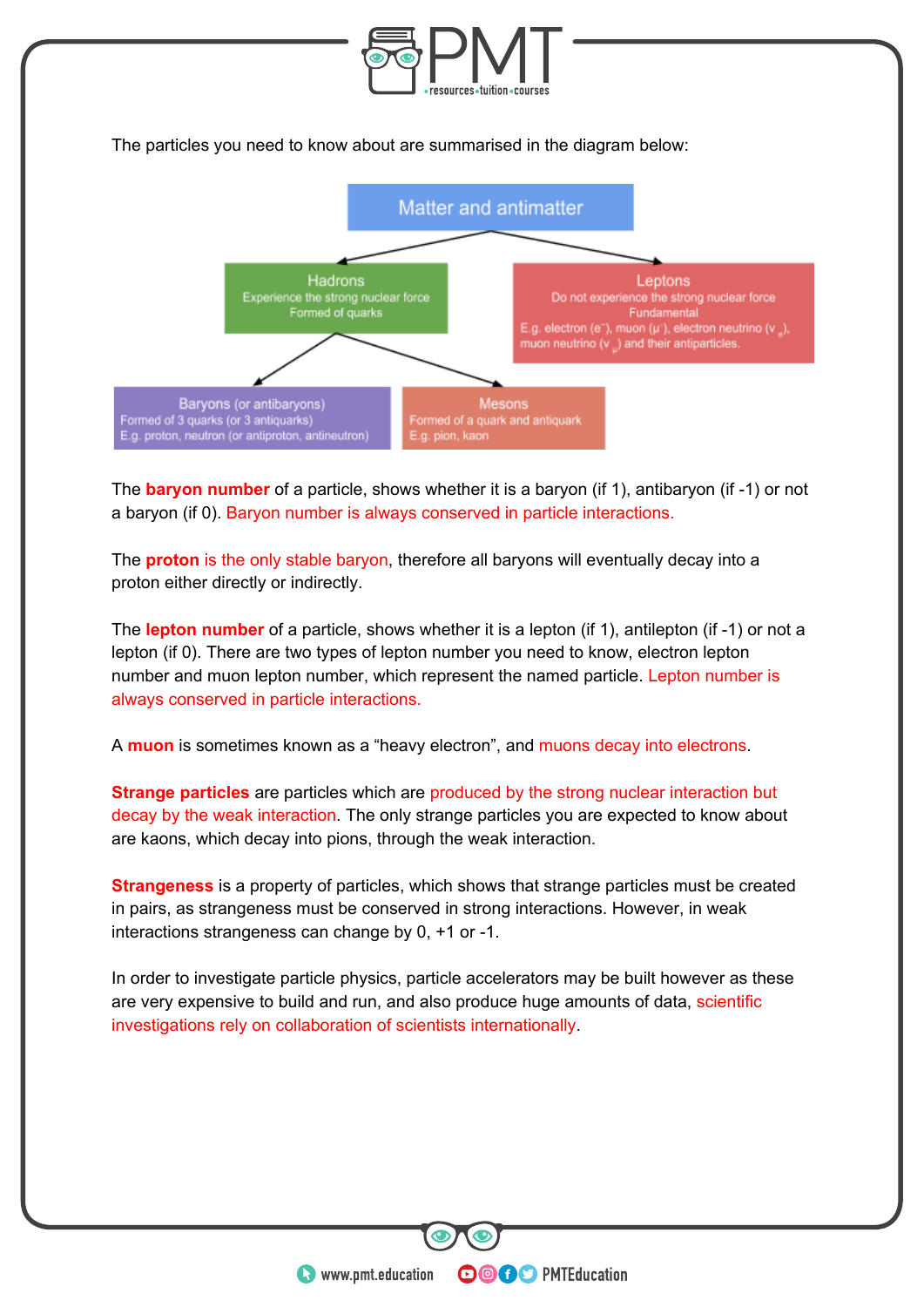

#### **3.2.1.6 - Quarks and antiquarks**

As mentioned above, quarks are fundamental particles which make up hadrons. Each type of quark has different properties, and you need to be aware of 3 types of quark and antiquark.

For the below table, the properties of the respective antiquarks have the opposite sign:

| Type of<br>quark | Charge          | <b>Baryon</b><br>number | <b>Strangeness</b> |
|------------------|-----------------|-------------------------|--------------------|
| Up(u)            | $+\frac{2}{3}e$ | $\frac{1}{3}$           |                    |
| Down (d)         | $-\frac{1}{3}e$ | $\frac{1}{3}$           |                    |
| Strange (s)      | $rac{1}{3}$ e   | $\frac{1}{3}$           |                    |

Quarks are combined to form baryons and mesons.

For example, the quark combination uud, will form a proton. This is because the overall charge becomes +e, and the overall baryon number becomes +1, meaning the resultant is a baryon will a charge of +e, which is a proton.

The same logic can be applied for the quark combination udd, which forms a neutron.

To find the quark combination of an antibaryon, if you know the quark combination of the baryon, is to simply change the quarks into their respective antiquarks. This is also true for mesons.

**OOOO** PMTEducation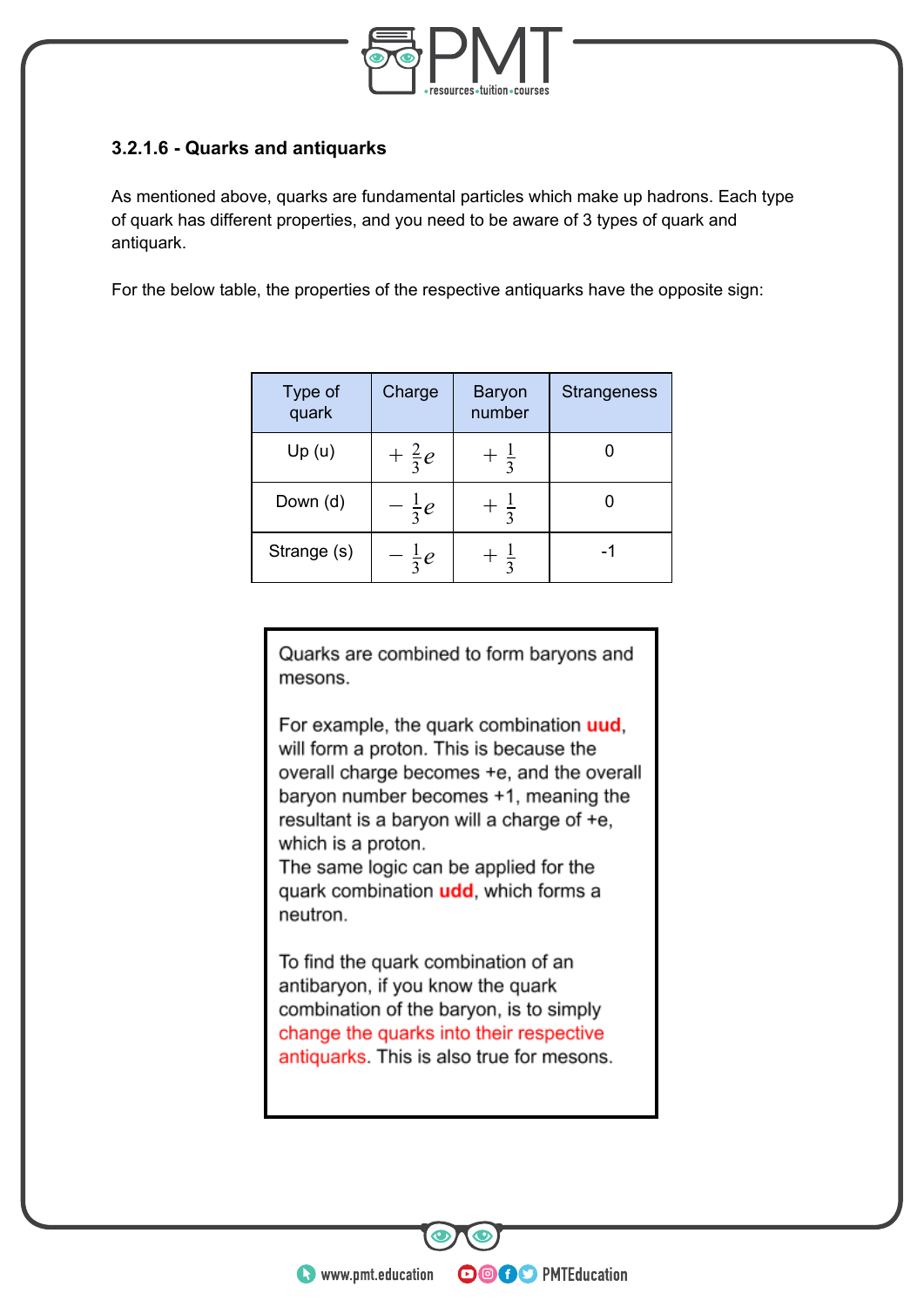

| Particle    | Quark combination(s)  | Charge | Strangeness |
|-------------|-----------------------|--------|-------------|
| $\Pi^0$     | $u\overline{u}$ or dd |        |             |
| $\Pi^+$     | ud                    | $+1$   |             |
| $\Pi^-$     | $\overline{u}d$       | -1     |             |
| $k^{\circ}$ | $d\overline{s}$       |        | $+1$        |
| $k^*$       | $u\overline{s}$       | $+1$   | $+1$        |
| $k-$        | $\overline{u}$ s      | -1     |             |

You also need to be aware of the following quark combinations for mesons:

As all baryons decay into protons, a neutron will decay into a proton. The equation for this decay is:  $n \rightarrow p + e^- + \overline{v_e}$ 

#### **3.2.1.7 - Applications of conservation laws**

These properties **must always be conserved** in particle interactions:

- Energy and momentum
- Charge
- Baryon number
- Electron lepton number
- Muon lepton number

Strangeness must only be conserved during strong interactions.

To show these conservation laws are obeyed in an interaction, you must find the value of each property before and after the interaction and make sure they are equal. For example, beta-minus decay:

(as this is a weak interaction, strangeness does not need to be conserved)

 $n \rightarrow p + e^- + \overline{v_e}$ 

|                    | Charge          | Baryon<br>number | Electron<br>lepton number | Muon<br>lepton<br>number | <b>Strangeness</b> |
|--------------------|-----------------|------------------|---------------------------|--------------------------|--------------------|
| Before interaction | -0              |                  | 0                         | 0                        | 0                  |
| After interaction  | $1 - 1 + 0 = 0$ | $1+0+0$          | $0+1-1$                   | $0+0+0$                  | $0+0+0$            |
| Change             | 0               | 0                | 0                         | 0                        | 0                  |

**OOOO** PMTEducation

**All the conservation laws are obeyed therefore this interaction is possible.**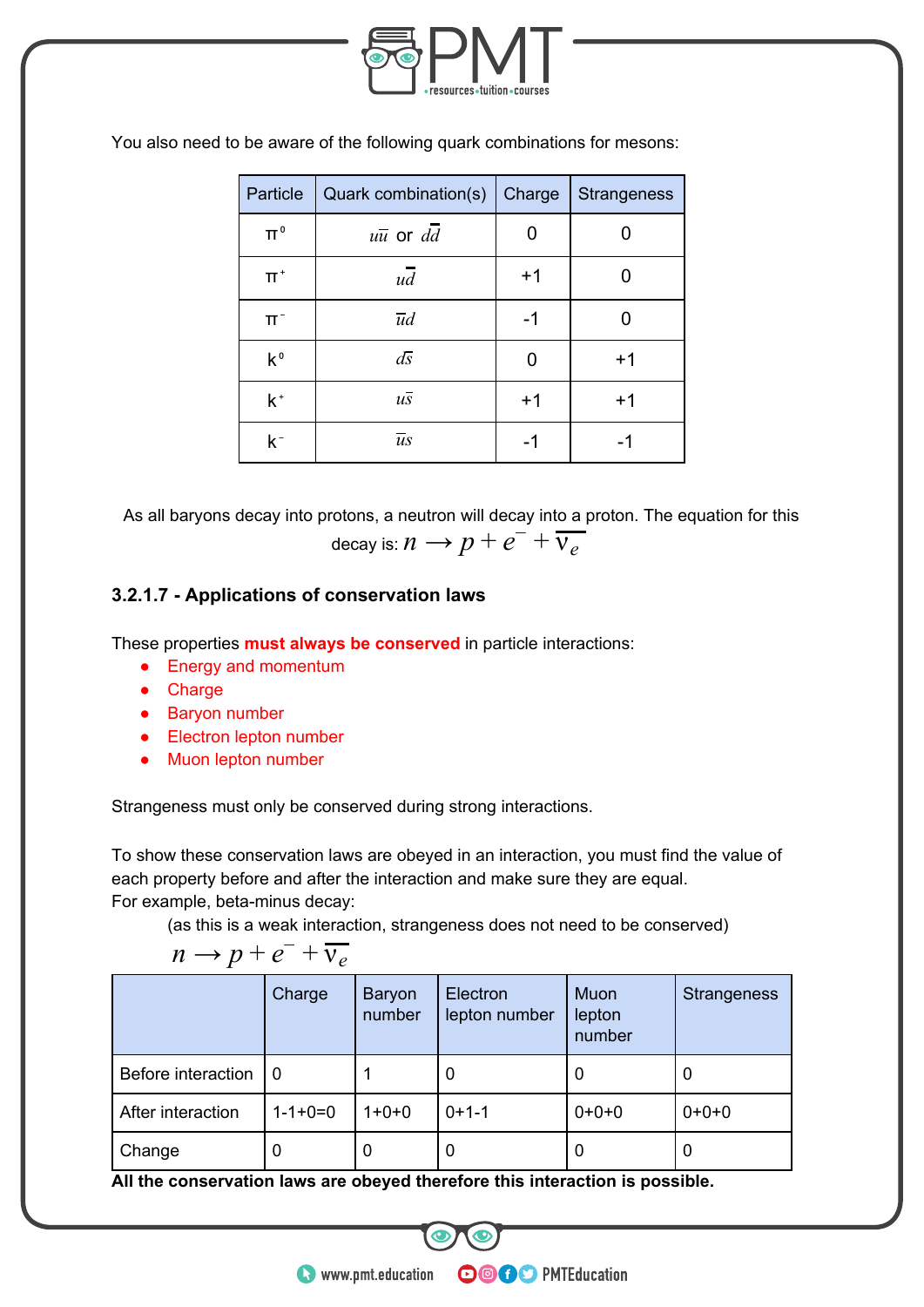

Beta-minus and beta-plus decay are both caused by the weak interaction because there is a change of chark type. This can be shown in the below diagrams:





In beta-minus decay, for a neutron to change into a proton, a down quark changes into an up quark. And vice versa in beta-plus decay.

### **3.2.2 Electromagnetic radiation and quantum phenomena**

#### **3.2.2.1 - The photoelectric effect**

The **photoelectric effect** is where photoelectrons are emitted from the surface of a metal after light above a certain frequency is shone on it. This certain frequency is different for different types of metals and is called the **threshold frequency**.



Image source: [Wolfmankurd,](https://commons.wikimedia.org/wiki/File:Photoelectric_effect.svg) [CC BY-SA 3.0](https://creativecommons.org/licenses/by-sa/3.0/deed.en)

The threshold frequency couldn't be explained by the wave theory, as it suggests that any frequency of light should be able to cause photoelectric emission as the energy absorbed by each electron will gradually increase with each incoming wave. However, it could be explained by the photon model of light which suggested that:

- EM waves travel in discrete packets called photons, which have an energy which is directly proportional to frequency.
- **Each electron can absorb a single photon**, therefore a photoelectron is only emitted if the frequency is above the threshold frequency.
- If the intensity of the light is increased, if the frequency is above the threshold, more photoelectrons are emitted per second.

**OOOO** PMTEducation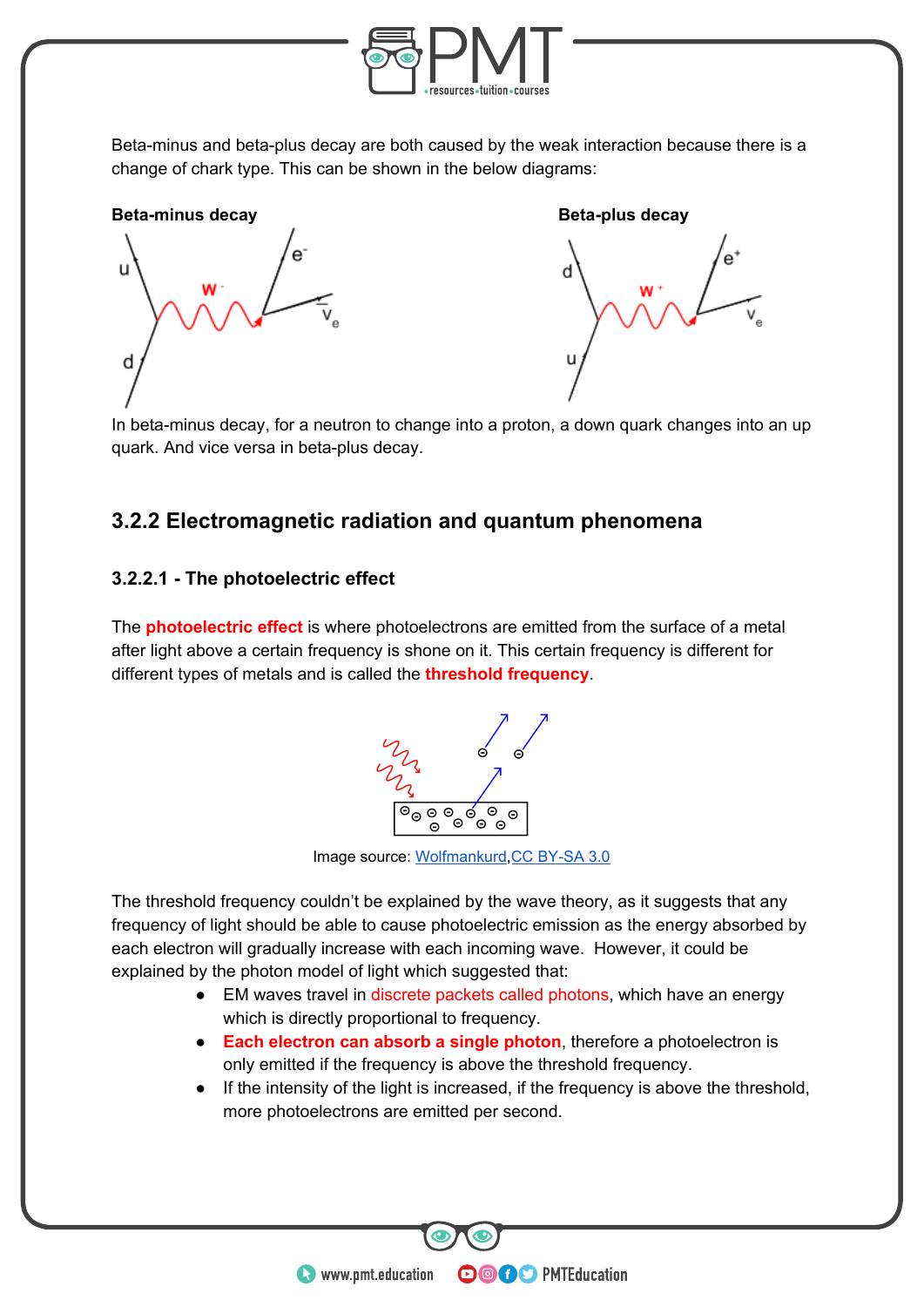

The **work function** of a metal is the minimum energy required for electrons to be emitted from the surface of a metal, and it is denoted by  $\varphi$ .

The **stopping potential** is the potential difference you would need to apply across the metal to stop the photoelectrons with the maximum kinetic energy. Measuring stopping potential allows you to find the maximum kinetic energy of the released photoelectrons, as

 $E$ <sub>*k*(*max*) =  $eV$ <sub>*s*</sub> . Where  $V$ <sub>*s*</sub> is the stopping potential and  $e$  is the charge of an electron.</sub> This is derived using the fact that  $energy = charge \times voltage$ .

The photoelectric equation is  $E = hf = \Phi + E_{k(max)}$ , and it shows the relationship between the work function, maximum kinetic energy and the frequency of light.

#### **3.2.2.2 - Collisions of electrons with atoms**

Electrons in atoms can only exist in discrete energy levels. These electrons can gain energy from collisions with free electrons, which can cause them to move up in energy level, this is known as **excitation**, or they can gain enough energy to be removed from the atom entirely, this is called **ionisation**. Ionisation occurs if the energy of the free electron is greater than the ionisation energy.



If an electron becomes excited, it will quickly return to its original energy level (the ground state), and therefore release the energy it gained in the form of a photon.

An example of a practical use of excitation is in a fluorescent tube in order to produce light. Fluorescent tubes are filled with mercury vapour, across which a high voltage is applied, as shown in the below diagram:

**OOOO** PMTEducation

**C** www.pmt.education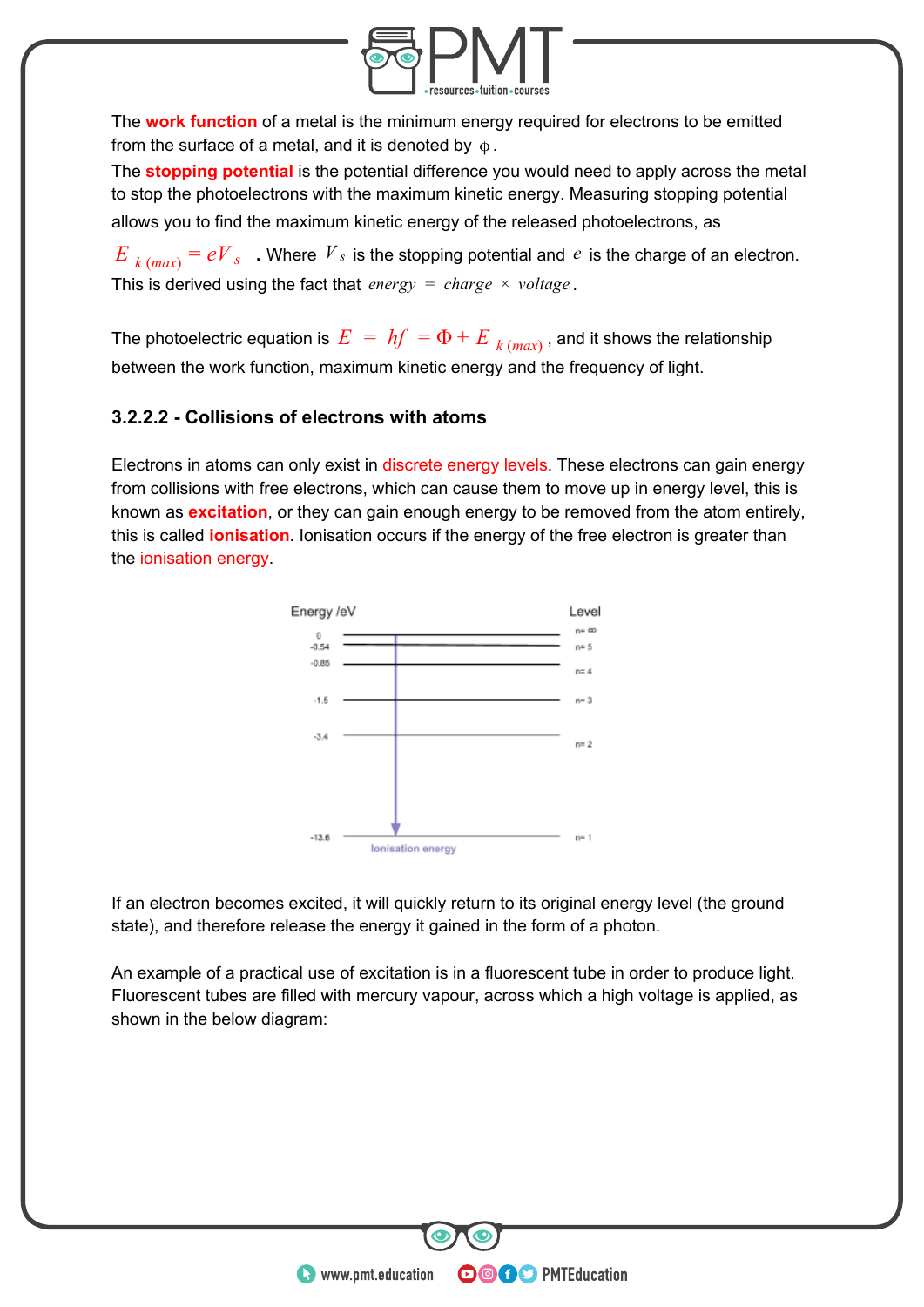

This voltage accelerates free electrons through the tube, which collide with the mercury atoms causing them to become ionised, releasing more free electrons. The free electrons collide with the mercury atoms, causing them to become excited. When they de-excite they release photons, most of which are in the UV range. The (phosphorous) **fluorescent coating** on the inside of the tube, absorbs these UV photons and therefore electrons in the atoms of the coating become excited and de-excite releasing photons of visible light.

When describing the energy difference between energy levels, the values of energy are very small, therefore the unit, electron volts (eV) is used instead of joules (J). An **electron volt** is defined as the energy gained by one electron when passing through a potential difference of 1 volt.

We know that *energy* = *charge*  $\times$  *voltage*, therefore  $1 eV = e \times 1 = 1.6 \times 10^{-19}$ . And so to convert from eV to joules, multiply your value by  $1.6 \times 10^{-19}$  . To convert from joules to eV, divide your value by  $1.6 \times 10^{-19}$  .

#### **3.2.2.3 - Energy levels and photon emission**

By passing the light from a fluorescent tube through a diffraction grating or prism, you get a **line spectrum**. Each line in the spectrum will represent a different wavelength of light emitted by the tube. As this spectrum is not continuous but rather contains only discrete values of wavelength, the only photon energies emitted will correspond to these wavelengths, therefore this is evidence to show that electrons in atoms can only transition between discrete energy levels.



Line spectrum

You can also do this by passing white light through a cooled gas however you would get a **line absorption spectrum**, which looks like a continuous spectrum of all possible wavelengths of light, with black lines at certain wavelengths. These lines represent the possible differences in energy levels as the atoms in the gas can only absorb photons of an energy equal to the exact difference between two energy levels.

**OOOO** PMTEducation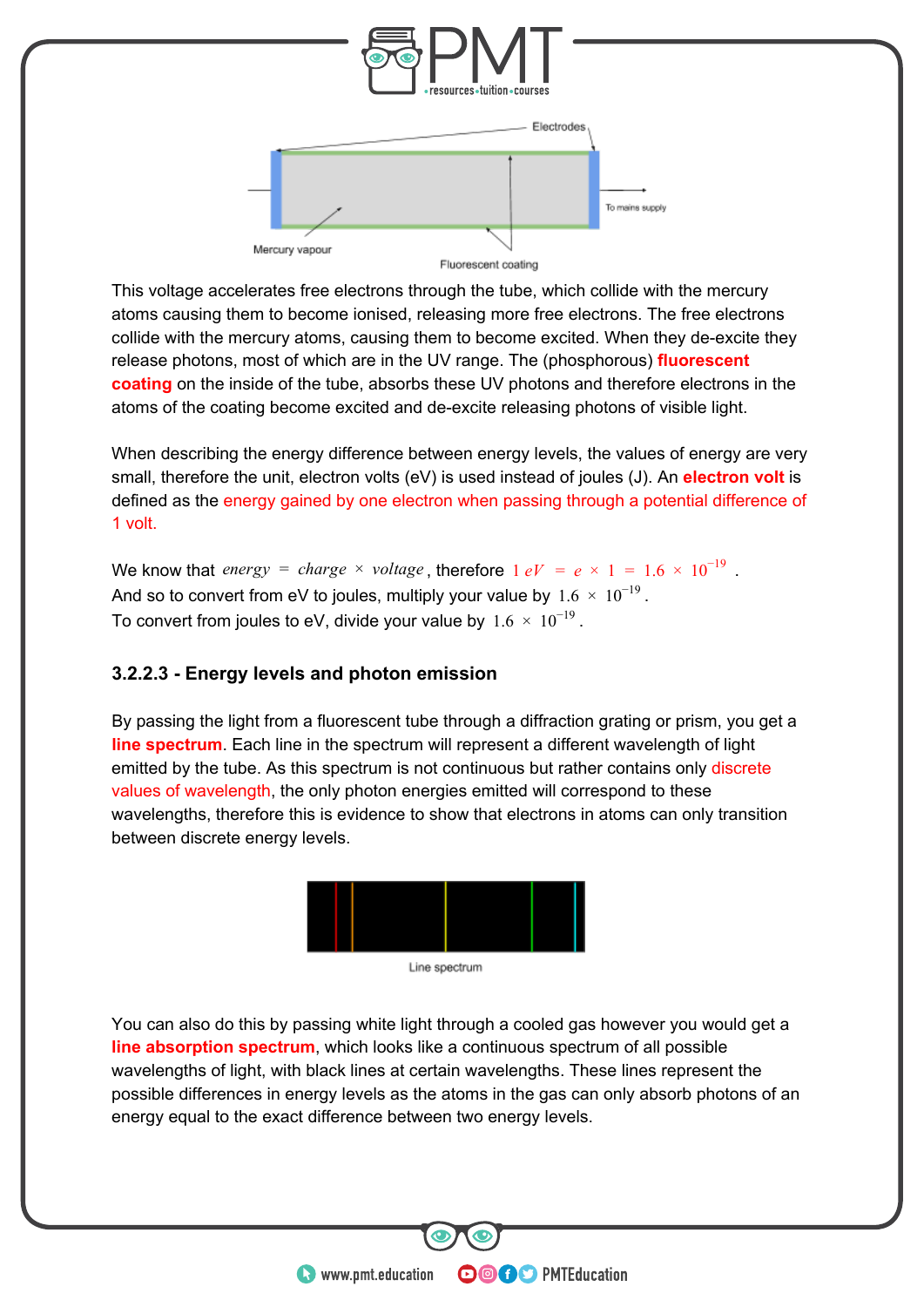

The difference between two energy levels is equal to a specific photon energy emitted by a fluorescent tube, or absorbed in a line absorption spectrum. Therefore:  $\Delta E = E_1 - E_2$ , where  $E_1$  and  $E_2$  , represent energy levels:

As  $E = hf$ ,  $hf = E_1 - E_2$ 

#### **3.2.2.4 - Wave-particle duality**

Light can be shown as having **both** wave and particle properties. Examples of light acting as a wave are diffraction and interference, while an example of light acting as a particle is the photoelectric effect.

Electrons can also be shown as having **both** wave and particle properties, as the wave nature of electrons can be observed through **electron diffraction**, as only waves can experience diffraction.



The electron diffraction interference pattern forms concentric rings

De Broglie hypothesised that if light was shown to have particle properties, then particles should also have wave-like properties, and he wrote an equation relating the wavelength ( $\lambda$ ) of an object to its momentum  $(mv)$ :

where h is the planck constant. *h mv*

Using the above equation you can see how the amount of diffraction changes as a particle's momentum changes. When the momentum is increased, the wavelength will decrease, and therefore the amount of diffraction decreases, so the concentric rings of the interference pattern become closer. Whereas, when momentum is decreased, the wavelength increases, the amount of diffraction increases so the rings move further apart.

Scientists did not always agree that matter had this wave-particle duality, however as time went on and experimental evidence for this phenomena was gathered (notably electron diffraction and the photoelectric effect), it was eventually accepted. Knowledge and understanding of any scientific concept changes over time in accordance to the experimental evidence gathered by the scientific community. However, these pieces of experimental

**OOOO** PMTEducation